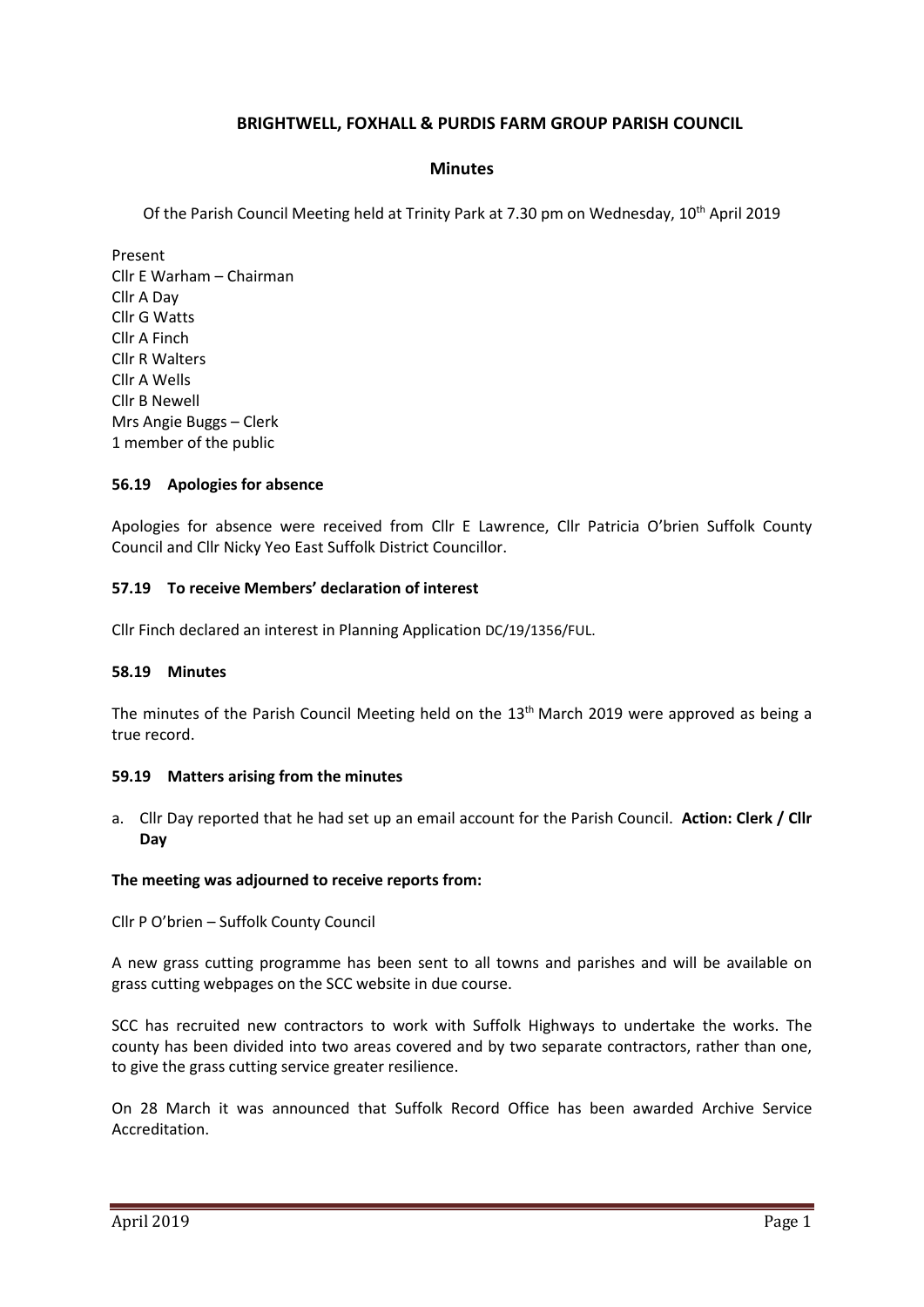Achieving accredited status demonstrates that Suffolk Record Office has met defined national standards relating to management and resourcing plus the care of its unique collections and the service it offers its entire range of users.

The opening hours for recycling centres in Suffolk will change from the beginning of April. All 11 of Suffolk County Council's centres will be open from 9am to 5pm every day from Monday 1 April to September. The new times will give residents an extra hour to recycle their waste during the summer months.

On Thursdays from May to August, all sites will be open until 7pm. All sites will be closed on Wednesdays.

On Sundays and bank holidays the recycling centres will also be open from 9am to 5pm from April to September.

Suffolk County Council has been successful in securing £1.725 million in extra funding for business broadband roll out.

The funding will cover connection to over 550 businesses across the county where current internet speeds are limited to lower speed connection methods. This funding will also reach a further 600 non-business-related premises that will be able to upgrade to superfast speeds.

The additional funding will contribute towards meeting some of the remaining 2% of the county that is not covered by the existing contracts. Work on connecting these new areas will begin later in 2019.

Good news for SCC Adult Social Care; nationally it is ranked 17th out of 156 local authority areas rated Good or Outstanding.

The Council's Adult Care Service works with the care market through robust contract management. It has worked hard over the last 20 months to develop productive working relationships with care providers.

Cllr Nicky Yeo Suffolk Coastal District Council – no report

### Question Time

None

The meeting was re-convened

### **60.19 Planning**

a. General

DC/19/0992 The Bungalow High Trees **Foxhall -** Demolition of building and erection of new two storey dwelling.

Cllr Watts reported that the application was for replacing an existing building with a new dwelling therefore the Parish Council would be recommending approval.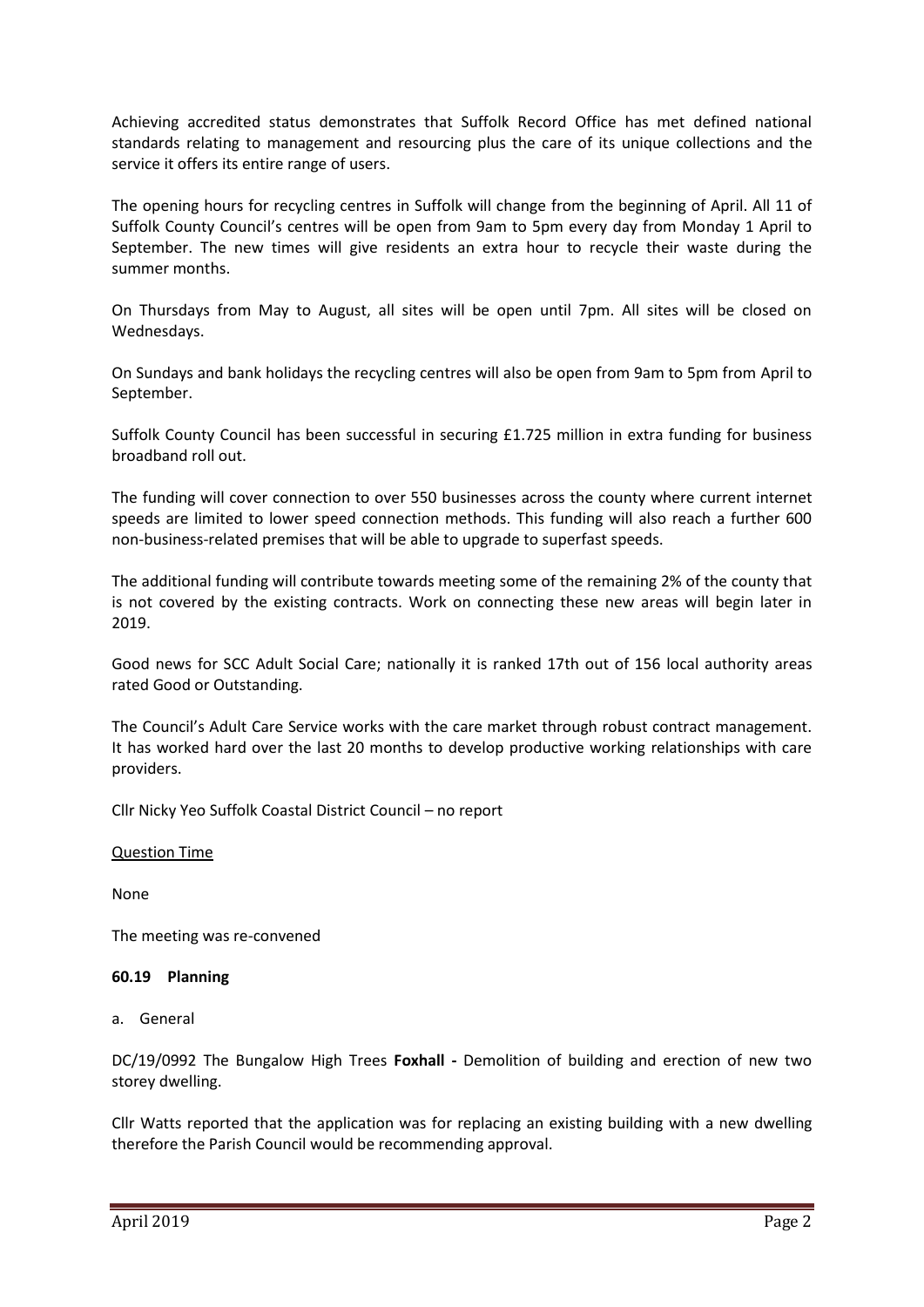Cllr Watts also reported that the following planning applications were in the process of circulation.

DC/19/1356/FUL Redferns Bucklesham Road Foxhall - Single storey side extension.

DC/19/1401/FUL 88 Bucklesham Road Purdis – Erection of first floor rear extension and insertion of roof light to existing rear single storey roof.

DC/19/1222/FUL The Moorings Felixstowe Road Foxhall – Garaging to frontage and associated works.

DC/19/1231/FUL Foxburrow Farm Brightwell – Change of use of land for use as self-storage facility including the siting of 272 storage containers. Cllr Watts said that the Planning Committee are proposing to object to the application. **Action: Cllr Watts / Clerk**

DC/19/0092/FUL 21 Warren Heath Avenue Purdis Farm – Rear extension with internal alterations plus garage.

Two neighbours have made a formal complaint to Philip Ridley Head of Planning. The Parish Council objected to the application as follows.

"The Group Parish Council discussed this application at its recent meeting. Having noted the concerns raised by the owners of the neighbouring dwellings the Group Parish Council believes that the nature and size of the alterations to the property mean that the resultant building will be out of character with the existing properties in that part of Warren Heath Avenue. It may also be considered to be over dominant which would impact the neighbouring properties outlook and general enjoyment of their private amenity space. In view of these concerns the Group Parish Council objects to this application."

### Changes to East Suffolk Council Planning Department

Cllr Watts reported that a notification had been received detailing the changes to the East Suffolk Council Planning Department as a result of the setting up of the East Suffolk Council. The Planning Department is now split into three areas and there is now a south area Development Management South Team headed by Catherine Scott. Cllr Watts reported that the Planning Referral process has been simplified. It was agreed that the Clerk should circulate the email to all councillors. **Action: Clerk**

### Gladmans

Cllr Day reported that Gladmans met with the Foxhall Poors Land or Fuel Allotment Charity two weeks ago. Gladmans state that they are in discussion with Suffolk County Council Highways.

### Sheep Drift Farm

Cllr Day reported that he had received a telephone call stating that they had had a meeting with CEG and their Land Agent.

### b. Brightwell Lakes

Nothing further to report on the Brightwell Lakes Forum.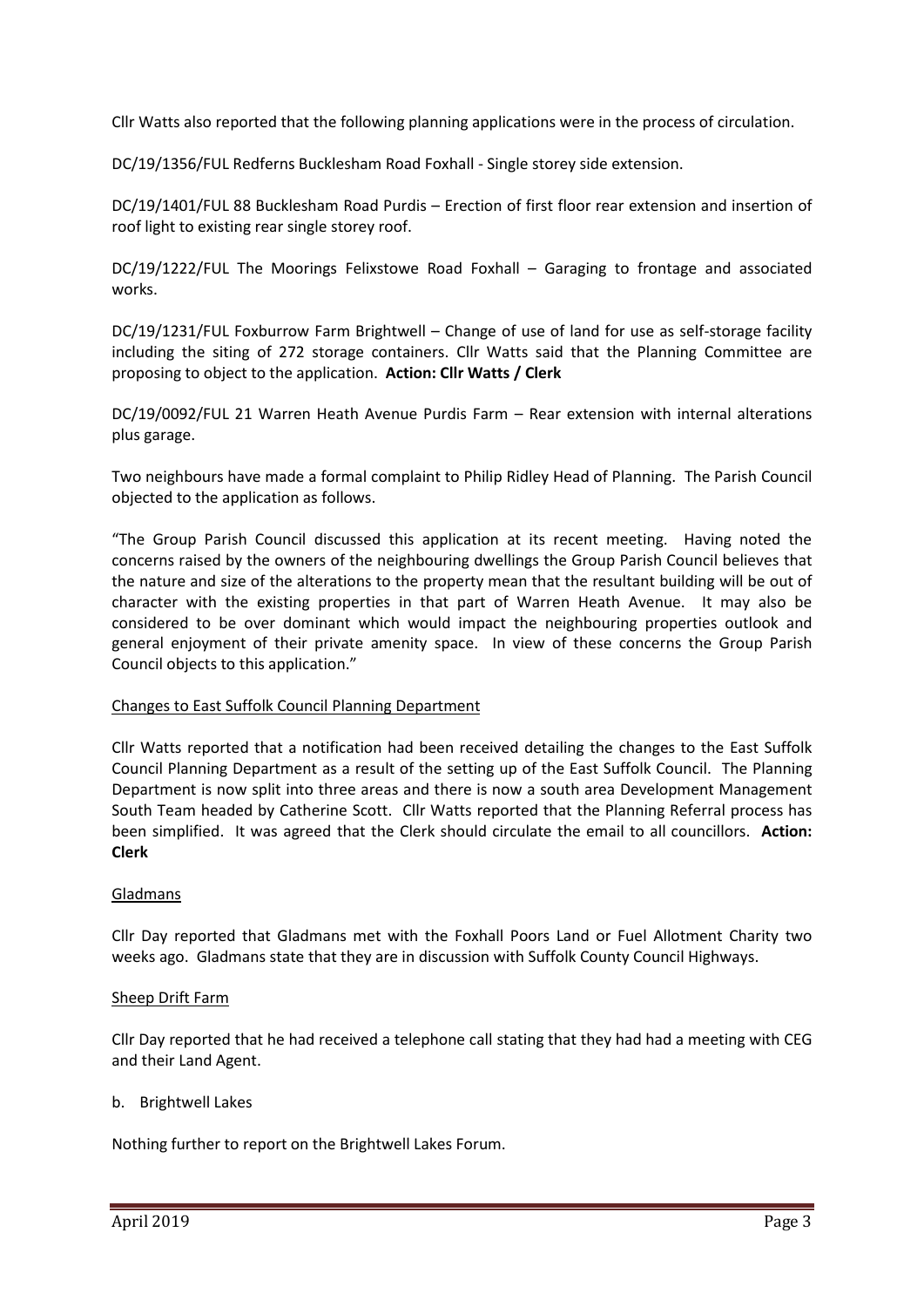### c. Local Plan

Cllr Watts reported the Draft Local Plan was submitted to the Planning Inspector on the 29<sup>th</sup> March and it is likely a hearing will be held in the summer.

d. Sizewell C

Cllr Watts stated that the Parish Council had received an acknowledgement to their comments.

### **61.19 VAS Sign**

Cllr Finch reported that due to pressure of work the VAS had not been relocated. It was agreed that Cllr Walters would contact Suffolk County Council Highways David Chenery regarding placing a pole in the bus shelter to erect the VAS sign. **Action: Cllr Finch / Cllr Walters**

### **62.19 To discuss the CIL receipts allocated to Foxhall because of the Straight Road Development**

The Clerk reported that she had not received a response from David Chenery Suffolk County Council Highways concerning meeting the Parish Council to discuss the Straight Road layout. **Action: Clerk**

### **63.19 Cameras Straight Road Foxhall**

Cllr Walters reported that he now received additional signs. Since the signs have been erected Monument Farm Lane has been clear of fly tipping. Cllr Walters reported that unfortunately cameras cannot monitor all the time due to the capability of the memory cards however the signs appear to be a deterrent. **Action: Cllr Walters**

### **64.19 Annual Parish Meeting / Annual Parish Council Meeting 8th May 2019**

The Clerk reported that the annual meetings would be held at the St Augustine's Church Hall Bucklesham Road. Councillors agreed to report to the Annual Parish Meeting; Purdis Farm Cllr Warham, Foxhall Cllr Day and Brightwell Cllr Newell. The Annual Parish Meeting will start at 7.00 pm and the Annual Parish Council Meeting will follow at 7.30 pm.

### **65.19 Finance**

**Income** None **Expenditure** A J Buggs Salary and Expenses March 2019 **EXPENSION EXPENSION** E3371.93 HMRC Clerks Tax Jan, Feb, March 2019 **Example 2019 Example 2019 E184.00** St Augustine's Ipswich – Hire of Hall **EXALL EXACT 2018** 2019 12:33.75

Cllr Warham proposed, seconded Cllr Watts that the above expenditure is approved – all in favour.

### **65.19 Correspondence**

None

### **66.19 Meetings attended by councillors / clerk**